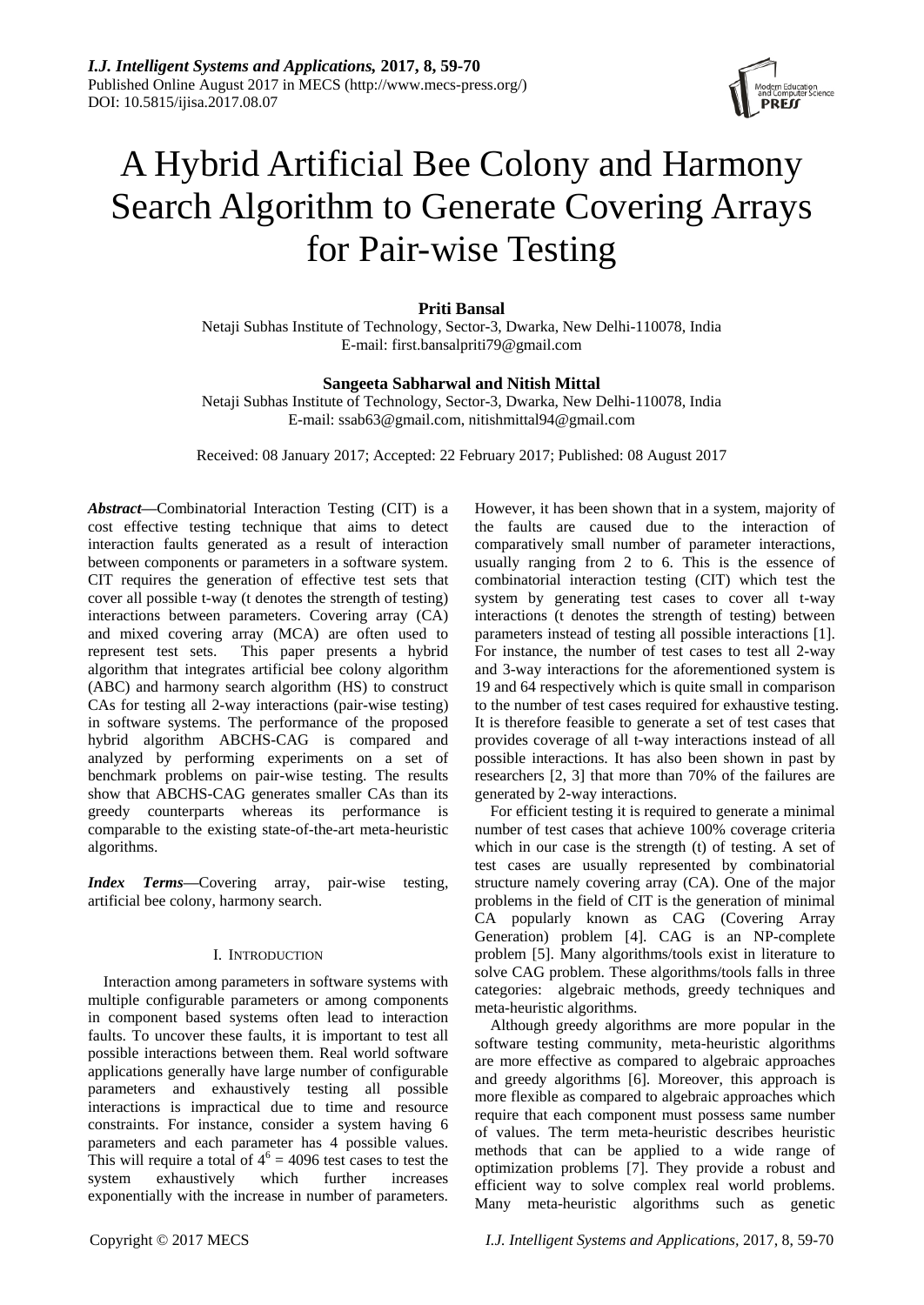algorithm (GA), artificial bee colony algorithm (ABC), particle swarm optimization (PSO), simulated annealing (SA), and harmony search (HS) have been used successfully by researchers to solve various optimization problems. Recently, an increasing interest of researchers has been observed in hybridizing various meta-heuristic algorithms. The main motivation behind such amalgamation is to obtain an algorithm that combines and exploits the advantages of the individual strategies and covers up the weaknesses of each other.

In this paper we propose a hybrid algorithm ABCHS-CAG (Artificial bee colony harmony search - covering array generation) that combines ABC and HS to solve CAG problem for pair-wise testing of software systems. It is organized as follows. In Section II and Section III, we briefly explain ABC and HS algorithms respectively. Section IV gives a brief overview of combinatorial structures. Section V discusses the existing literature on CAG. Section VI describes the proposed ABCHS-CAG algorithm. Section VII describes the implementation of ABCHS-CAG and presents the result of experiments conducted to evaluate the effectiveness of the proposed approach. Section VIII concludes the paper with a discussion on the future plans.

### II. ARTIFICIAL BEE COLONY ALGORITHM

ABC [8] is a swarm-based algorithm inspired by the intelligent foraging behavior of honey bee swarm. In ABC algorithm, artificial bee colony is divided into three groups: employed bees, onlooker bees and scouts, and the position of each food source represents a possible solution to the given optimization problem. The nectar amount of the food source is the measure of its quality (fitness). In ABC, exploitation is done by means of employed bees and onlooker bees which are equal to the number of food sources (solutions) and exploration is done by scouts. ABC algorithm starts by generating a random initial population of possible solutions to the given optimization problem and each employed bee tries to produce a new solution by updating the selected solution  $x_i$  using (1).

$$
\mathcal{V}_{ij} = \mathcal{X}_{ij} + \mathcal{O}_{ij} \Big( \mathcal{X}_{ij} + \mathcal{X}_{kj} \Big) \tag{1}
$$

Here,  $xij$  denotes the  $j<sup>th</sup>$  dimension of selected solution  $x_i$  or  $(v_i)$ ,  $j \in \{1, 2, \dots, D\}$  is a randomly selected dimension and D is the number of optimization parameters,  $x k j$  is a randomly selected neighbor of  $x_i$ where,  $k \in \{1, 2, \dots, SN\}$  and SN is the number of food sources in the population. Although k is determined randomly, it has to be different from i.  $\phi_{ij}$  is a random number between [−1, 1].

After modification each employed bee applies a greedy selection between the old solution and the newly generated solution and selects the one which has higher fitness (nectar amount of the food source). Once the search process of employed bees is completed, they share the position and nectar information of the food sources with the onlooker bees. A probability is assigned to each solution  $x_i$  | 1 ≤ i ≤ SN which is calculated using (2).

$$
P(x_i) = \frac{fitness(x_i)}{\sum\limits_{n=1}^{SN} fitness(x_n)}
$$
 (2)

An onlooker bee selects a food source based on the probability assigned to them and performs modification on the selected food source using (1) to generate a candidate food source. A greedy selection is again applied by the onlooker bee as done in case of employed bees. Exploration is done by means of a scout which looks out for solutions which have not been improved by employed bee or onlooker bee through a predefined number of cycles called limit and replaces it with a randomly generated solution. For further explanation of ABC algorithm, readers can refer Karaboga [8].

#### III. HARMONY SEARCH ALGORITHM

HSA [9] is a meta-heuristic algorithm inspired from the musical performance process that involves searching for a better state of harmony by a musician. In HSA, a musical instrument or note in improvisation corresponds to decision variables in optimization, the range of pitch corresponds to the range of value of the decision variable and a harmony corresponds to a solution vector. HSA starts by randomly generating and storing an initial population of HMS harmony vectors (solution vectors) in the harmony memory (HM), where HMS is the size of HM. During the improvisation process, each musician improvises its notes using one of the three rules 1) by playing a note in his memory, 2) by playing a variation of note in his memory, or 3) by playing a randomly generated note. Whether a new harmony is generated by experience, variation of experience or randomness will depend upon harmony memory consideration rate (HMCR) and pitch adjustment rate (PAR). A new Harmony vector  $x^{new} = (x_1^{new}, x_2^{new}, \dots, x_{k-1}^{new}, x_k^{new})$ *k new k*  $x^{new} = (x_1^{new}, x_2^{new}, \dots, x_{k-1}^{new}, x_k^{new})$ , where k denotes the number of instruments, is generated by first generating a uniform random number  $r_1$  in the range [0, 1] and if  $r_1$  is less than HMCR, the  $i<sup>th</sup>$  decision variable  $x_i^{new}$  is selected by the memory consideration as shown in (3). In the memory consideration,  $x_i^{new}$  is selected from any harmony vector  $x_i^N$  in the HM. Otherwise,  $x_i^{new}$  is selected randomly from all possible values of the respective decision variable (exploration).

$$
x_i^{new} = \begin{cases} x_i^N & |r_i \leq HMCR\\ x_i^{rand} & |r_i > HCMR \end{cases} \tag{3}
$$

Where,  $N = 1, 2, \dots, HMS$ 

Copyright © 2017 MECS *I.J. Intelligent Systems and Applications,* 2017, 8, 59-70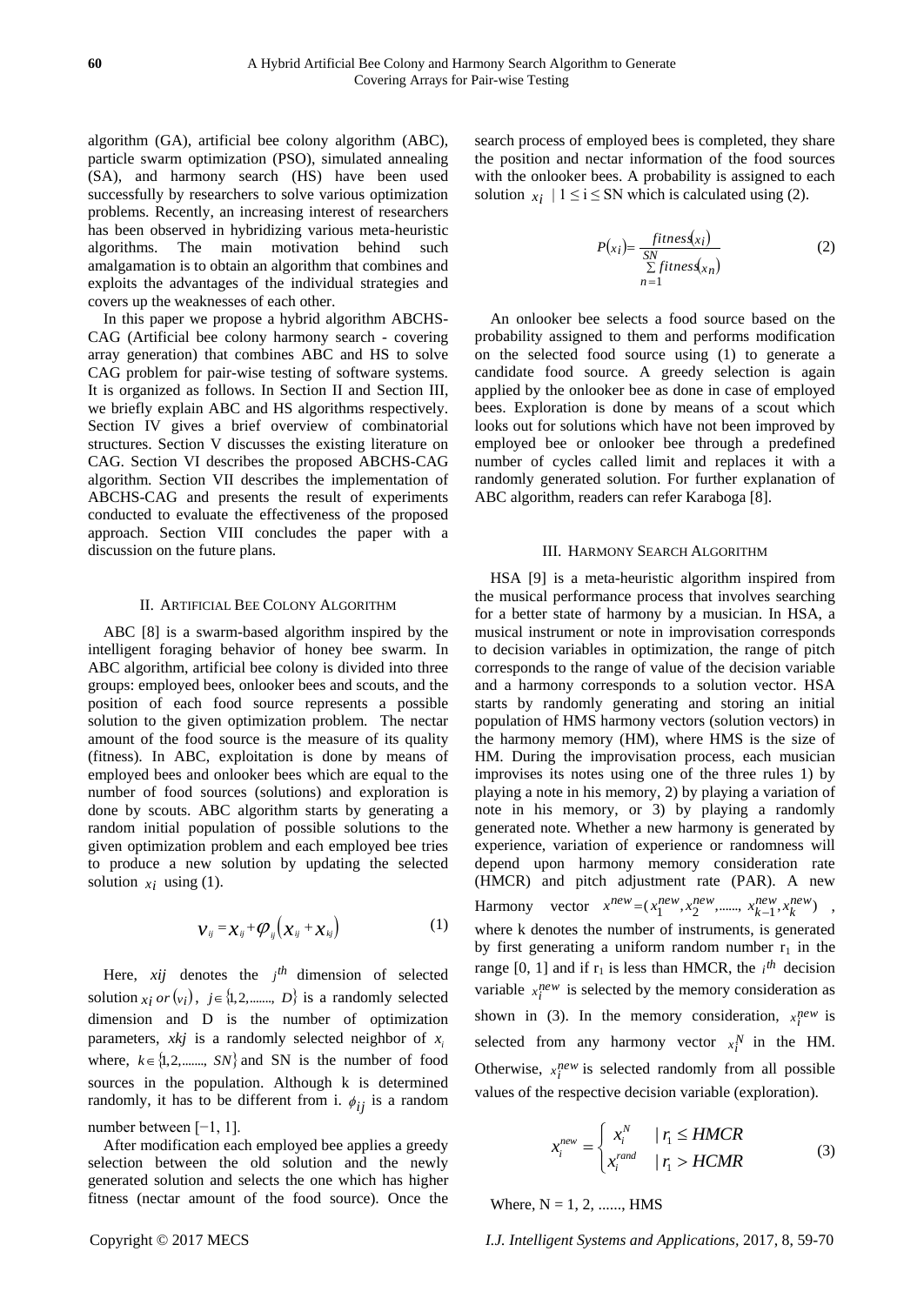In case the decision variable  $x_i^{new}$  is selected from the HM, a uniform random number  $r_2$  is again generated in the range [0, 1] to determine whether the decision variable (note) generated by memory consideration should be pitch adjusted. If  $r_2$  is less than PAR, then  $x_i^{new}$  is adjusted slightly as shown in (4).

$$
x_i^{new} = \begin{cases} x_i^N + r_3 \times BW \mid r_2 \leq PAR \\ Do \text{ not adjust pitch} \mid r_2 > PAR \end{cases} \tag{4}
$$

# Where,  $r_3$  is a random number between [0, 1] BW is the distance bandwidth

The above procedure is used to generate all  $x_i^{new}$  | i  $\epsilon$ 

{1, 2, …, k}. Finally, HM is updated by replacing the worst harmony by the newly generated harmony if it is better than the former. The above process is repeated until a solution is found or maximum number of generations is reached.

#### IV. COMBINATORIAL STRUCTURES

Off late, combinatorial structures have widely been used in software testing for generating test sets. Covering arrays (CAs) are widely used notation to represent test sets. A covering array CA (N; t, k, v) [10] is a  $N \times k$ array and is used to represent a set of test cases to test all t-way interactions between k parameters (each having v possible values) of the system under test. Each row of a CA corresponds to a test case. One important property of CA is that every t-tuple needs to be covered by at least one of the test case in the CA. An important constraint on CA is that each parameter must have same number of values which is not the case with most of the real world systems. In such cases mixed covering arrays (MCAs) are used.

A mixed covering array MCA (N; t, k,  $(v_1 v_2 ... v_k)$ ) [6] is an  $N \times k$  array and is used to represent a set of test cases to test all t-way interactions between k parameters of the system under test.  $v_1, v_2, \ldots, v_k$  indicates the number of possible values of k parameters respectively. MCA can also be represented using the shorthand notation MCA (N; t, k,  $(w_1^{q_1} \dots w_s^{q_s})$ ) which is obtained by combining equal entries in  $v_i | 1 \le i \le k$ . Each element  $w_j^{qi}$  in the set  $(w_1^{q_1}w_2^{q_2} \ldots w_s^{q_s})$  means that  $q_i$  parameters can take w<sub>i</sub> values each.

To illustrate an instance of MCA, consider a web application where the user has different choices of browser, operating system (OS), internet protocols, CPU and DBMS as shown in Table 1.

Table 1. Various configuration options

| <b>Browser</b>           | OS   | Protocol          | <b>CPU</b> | <b>DBMS</b>  |
|--------------------------|------|-------------------|------------|--------------|
| <b>Internet Explorer</b> | XР   | IPv4              | Intel      | <b>MySOL</b> |
| Firefox                  | OS X | IP <sub>v</sub> 6 | <b>AMD</b> | Oracle       |
|                          | RHI. |                   |            | Sybase       |

The application must run on any configuration of browser, OS, internet protocol, CPU and DBMS. To check that the application runs on all possible configurations, a total of  $2 \times 3 \times 2 \times 2 \times 3 = 72$  test cases are required. As exhaustive testing becomes infeasible for large number of configurable parameters, combinatorial testing is performed that enables the tester to test the system with relatively less number of test cases. Instances of MCAs generated to test all 2-way and 3-way interactions for the system in Table 1 are shown in Fig. 1(a) and Fig. 1(b) respectively.

| ΙE      | OS X       | IPv4 | <b>Intel</b>  | MySQL <sup>.</sup> |               |
|---------|------------|------|---------------|--------------------|---------------|
| ΙE      | XP         | IPv6 | <b>Intel</b>  | Sybase             |               |
| IE      | RHL        | IPv4 | AMD           | Sybase             |               |
| Firefox | OS X       | IPv6 | <i>Intel.</i> | Oracle             |               |
| Firefox | OS X       | IPv4 | AMD           | Sybase             |               |
| ΙE      | RHL        | IPv6 | <b>AMD</b>    | Oracle             |               |
| Firefox | RHL        | IPv6 | <b>Intel</b>  | MySQL              |               |
| Firefox | ΧP         | IPv6 | AMD           | MySQL              |               |
| ΙE      | XP         | IPv4 | AMD           | Oracle             | $9 \times 5$  |
|         |            | (a)  |               |                    |               |
| Firefox | OS X       | IPv4 | AMD           | MySQL              |               |
| IE      | RHL        | IPv4 | Intel         | Oracle             |               |
| Firefox | OS X       | IPv6 | Intel         | Orcale             |               |
| Firefox | OS X       | IPv6 | AMD           | Sybase             |               |
| IE      | XP         | IPv6 | AMD           | MySQL              |               |
| Firefox | RHL        | IPv4 | Intel         | Sybase             |               |
| ΙE      | RHL        | IPv6 | <b>AMD</b>    | Sybase             |               |
| IE      | OS X       | IPv4 | AMD           | Oracle             |               |
| Firefox | XP         | IPv4 | AMD           | Oracle             |               |
| Firefox | RHL        | IPv6 | Intel         | MySQL              |               |
| IE      | OS X       | IPv4 | Intel         | Sybase             |               |
| ΙE      | <b>XP</b>  | IPv4 | AMD           | Sybase             |               |
| IΕ      | OS X       | IPv6 | Intel         | MySQL              |               |
| IE      | <b>RHL</b> | IPv4 | AMD           | MySQL              |               |
| Firefox | ΧP         | IPv4 | Intel         | MySQL              |               |
| Firefox | XP         | IPv6 | Intel         | Sybase             |               |
| Firefox | RHL        | IPv6 | AMD           | Oracle             |               |
| ΙE      | <b>XP</b>  | IPv6 | Intel         | Oracle             | $18 \times 5$ |
|         |            | (b)  |               |                    |               |

Fig.1. Instances of MCA for 2-way and 3-way testing

#### V. RELATED WORK

In the last 20 years, CAG problem has become a popular research area among researchers in the fields of Mathematics as well as Computer Science. Various tools and algorithms have been proposed by researchers to solve CAG problem.

Mathematicians use algebraic methods to generate CAs. These methods are extremely fast; however they are mostly designed to generate CAs only. Greedy algorithms use two approaches to construct CA: test based generation and parameter based generation. In test based generation, CA is constructed by generating one test at a time until all the uncovered combinations are covered. Parameter based generation starts by constructing a small CA for the first t parameters initially and then extends it by taking one more parameter in the next iteration. Extension is done in both horizontal as well as vertical direction.

Recently, meta-heuristic techniques have also been used to solve CAG problem. Meta-heuristic search techniques start from a pre-existing CA or a population of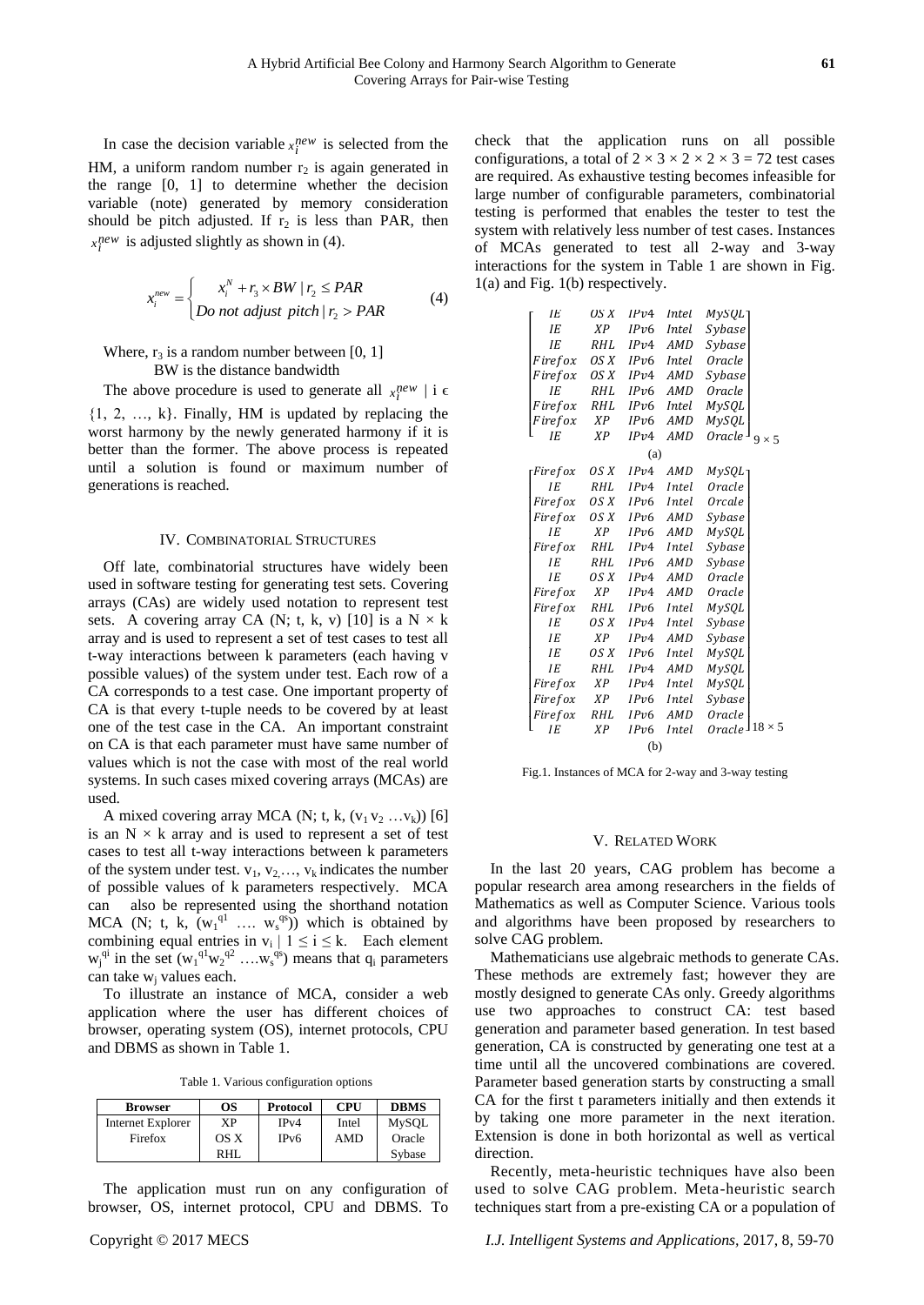CA and apply a series of transformations on them until a CA is found that covers all the uncovered combinations. A summary of various algebraic, greedy and metaheuristic algorithms /tools to generate CA for CIT is shown in Table 2.

| <b>Existing Strategies</b>                                        | t-way<br>testing |                              | Category                     | <b>Support</b><br>Constraint |  |  |  |
|-------------------------------------------------------------------|------------------|------------------------------|------------------------------|------------------------------|--|--|--|
| Test Cover [11]                                                   | $\overline{4}$   |                              |                              | $\checkmark$                 |  |  |  |
| TConfig [12]                                                      | $\overline{c}$   |                              | Algebraic methods            | $\pmb{\times}$               |  |  |  |
| Combinatorial Test Services (CTS) [13]                            | $\overline{4}$   |                              | (Parameter-based generation) | ✓                            |  |  |  |
| Algebraic Method [14]                                             | $\overline{c}$   |                              |                              | ×                            |  |  |  |
| AETG [1]                                                          | $\overline{c}$   |                              | $\checkmark$                 |                              |  |  |  |
| TCG (Test Case Generator) [15]                                    | $\overline{c}$   |                              |                              |                              |  |  |  |
| TVG (Test Vector Generator) [16]                                  | 6                |                              |                              | $\checkmark$                 |  |  |  |
| AllPairs <sup>1</sup>                                             | $\overline{c}$   |                              |                              | ×                            |  |  |  |
| PICT [17]                                                         | 6                |                              | Greedy algorithms            | $\checkmark$                 |  |  |  |
| Jenny [18]                                                        | $\leq 8$         |                              | (Test based generation)      | $\checkmark$                 |  |  |  |
| Density [19]                                                      | 3                |                              |                              | ×                            |  |  |  |
| CASCADE [20]                                                      | 6                |                              | $\checkmark$                 |                              |  |  |  |
| ACTS(IPOG) [21]                                                   | 6                |                              | $\pmb{\times}$               |                              |  |  |  |
| Paraorder [19]                                                    | 3                |                              |                              | $\pmb{\times}$               |  |  |  |
| GA [22]                                                           | $\mathfrak{Z}$   |                              | $_{\mathrm{GA}}$             | ×                            |  |  |  |
| <b>ACA</b> [22]                                                   | 3                |                              | ACO                          | ×                            |  |  |  |
| TSA [23]                                                          | 6                |                              | <b>TS</b>                    | $\pmb{\times}$               |  |  |  |
| SA [24]                                                           | 6                |                              | SA                           | ×                            |  |  |  |
| <b>PPSTG</b> [25]                                                 | 6                |                              | <b>PSO</b>                   | ×                            |  |  |  |
| CASA [26]                                                         | 3                |                              | SA                           | $\checkmark$                 |  |  |  |
| <b>GAPTS</b> [27]                                                 | $\overline{c}$   |                              | GA                           | ×                            |  |  |  |
| PWiseGen [28]                                                     | $\mathfrak{2}$   | Meta-heuristic<br>Techniques | GA                           | $\boldsymbol{\mathsf{x}}$    |  |  |  |
| GA [29]                                                           | $\overline{c}$   | (Test based                  | $_{\mathrm{GA}}$             | ×                            |  |  |  |
| CS [30]                                                           | 6                | generation)                  | CS                           | $\pmb{\times}$               |  |  |  |
| FSAPSO[31]                                                        | $\overline{4}$   |                              | Adaptive PSO                 | ×                            |  |  |  |
| <b>TCA</b> [32]                                                   |                  |                              | Two-mode local search        | $\checkmark$                 |  |  |  |
| PWiseGenPM [33]                                                   | $\boldsymbol{2}$ |                              | GA                           | $\pmb{\times}$               |  |  |  |
| PWiseGen-GM(Greedy Mutation) [34]                                 | $\boldsymbol{2}$ |                              | GA                           | $\pmb{\times}$               |  |  |  |
| HHSA(Hyper Heuristic Simulated Annealing) [35]                    | 3                |                              | SA                           | ✓                            |  |  |  |
| ABC-CAG (Artificial Bee Colony- Covering Array<br>Generator) [36] | $\mathfrak{2}$   |                              | <b>ABC</b>                   | $\pmb{\times}$               |  |  |  |

Table 2. Summary of existing tools/algorithms for combinatorial testing

# VI. THE PROPOSED HYBRID ABC AND HS ALGORITHM (ABCHS-CAG)

Every stochastic search algorithm is characterized by a trade-off between two mechanisms, namely exploration and exploitation. To find an optimal solution it is essential to maintain a good balance between these two otherwise, the optimization method either suffers from premature convergence to a suboptimal solution or slow convergence. ABC is very good at exploration but poor in exploitation as employed bees and onlooker bees only modify a small part of the solution instead of taking the global best, which may lead to the trapping of ABC in local minima.

In HSA, exploration or diversification is controlled by randomization and pitch adjustment (PA). As discussed in Section III, in HSA randomization generates a new harmony randomly (global search) whereas PA corresponds to the generation of a slightly different harmony (solution). PA is done by adjusting the pitch in the given BW by a small random amount with respect to the existing pitch (solution) from the HM [9]. Although PA is a diversification factor but the subtlety of this is that it acts as an intensification factor because it makes sure that the newly generated solutions are of good quality, at the same time not far from the existing solution.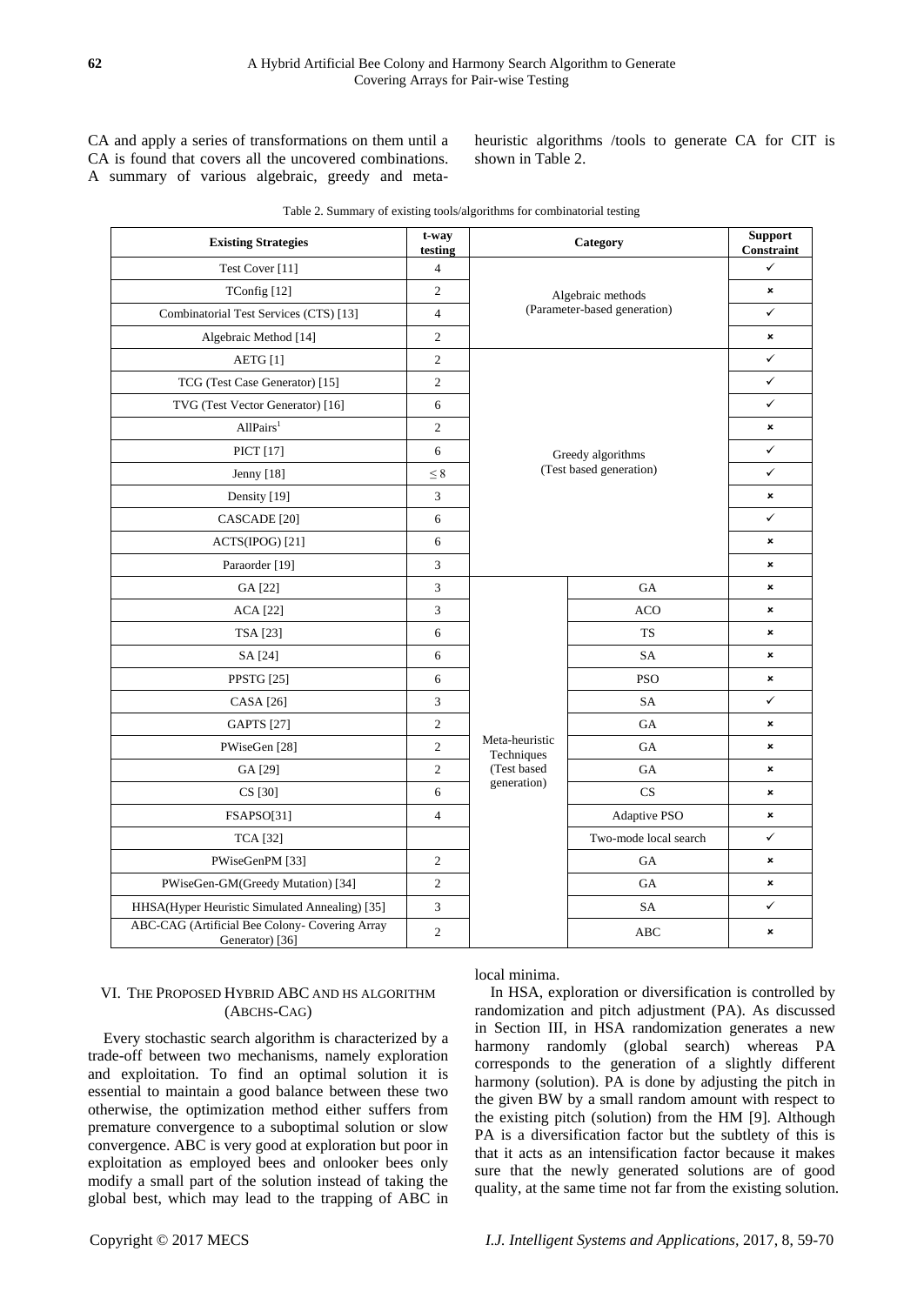So PA is a controlled diversification (local search). In HM, exploitation or intensification is represented by HMCR which ensures that good harmonies (solutions) from the HM are transferred to the next generation which as discussed above will further be enhanced by the controlled PA. Therefore, intensification in HSA can be controlled by adjusting the HMCR.

To enhance the exploitation capability of ABC, we present a hybrid algorithm ABCHS-CAG that combines ABC algorithm and HSA to generate CA for pair-wise testing. The main motive behind the hybridization of ABC and HS algorithm is to incorporate the intensification capability of HS in ABC thereby enhancing the performance of ABC algorithm. In ABCHS-CAG, the exploitation ability of employed bees is enhanced by utilizing the memory consideration and pitch adjustment mechanism of HS algorithm. The various steps of ABCHS-CAG are:

#### **Step 1: Generation of initial population**

The first step of ABCHS-CAG is the generation of initial population of SN covering arrays  $CA_i = \{CA_1,$  $CA_2, \ldots, CA_{SN}$  of size N  $\times$  k. Each CA corresponds to a food source. Initially N is unknown at the start of the search process, so we can use either of the two methods suggested by Stardom [37]. The first one is to set a loose lower bound (LB) and upper bound (UB) on the size of a CA and then apply binary search repeatedly until a solution is found. In case the size of N is known in advance i.e. the best bound achieved in the existing literature, we can start with the known size and try to optimize it further. ABCHS-CAG uses the first method where it starts with a population of large random CAs of size N  $\times$  k, where N = (LB + UB)/2 and apply binary search repeatedly until an optimal CA is found. In case the size is known in advance, ABCHS-CAG uses the second method. After population initialization, fitness of each CA is calculated which is the measure of its quality. The fitness of CA is calculated by counting the total number of distinct 2-way interactions covered by it as shown in (5):

$$
Fitness = \begin{cases} Number\ of\ distinct\ 2 - way \\ interactions\ covered\ by\ CA_i \end{cases} \forall\ ie\ \{1..SN\} \tag{5}
$$

An example to illustrate how population of CA is created and how their fitness is calculated is shown in Fig. 2. Here, we have taken a system that has 4 configurable parameters P1, P2, P3 and P4 with P1 and P4 having 2 values and, P2 and P3 having 3 values each. The values taken by each parameter are mapped to set  $X = \{0, 1, \ldots\}$ 2...}. Let us assume that the CA size N is known in advance and is 7 in our case. To find an optimal CA for testing all 2-way interactions of parameters, ABCHS-CAG starts by generating an initial population of CAs represented by  $CA_i = \{CA_1, CA_2, ..., CA_{SN}\}\$  of size  $7 \times 4$ and calculates the fitness of each CA. In Fig. 2, all the 2 way interactions covered by each test case of the first covering array  $CA<sub>1</sub>$  in the initial population are shown. It is clear from Fig. 2, that  $CA<sub>1</sub>$  covers 29 distinct 2-way

interactions out of 37 distinct 2-way interactions present in the system. So the fitness of  $CA<sub>1</sub>$  is 29. Similarly the fitness of each CA in the initial population is calculated by ABCHS-CAG.



Fig.2. An example to illustrate the way t-way interactions are covered by a CA.

After generation of initial population of CAs, they are subjected to repeated cycles of the search process of employed bees, onlooker bees and scout bees in an attempt to generate a CA that maximizes the objective function f | f :  $CA_i \rightarrow I^+$ , where, I+ is a set of positive integer and  $f(CA_i)$  is calculated as:

$$
f(CAi) = fitness(CAi)
$$
 (6)

ABCHS-CAG tries to find a covering array CAmax, such that

$$
C(A_{max}) = max(f(CA_i)), \forall i \in \{1, 2, \dots, SN\}
$$
\n
$$
(7)
$$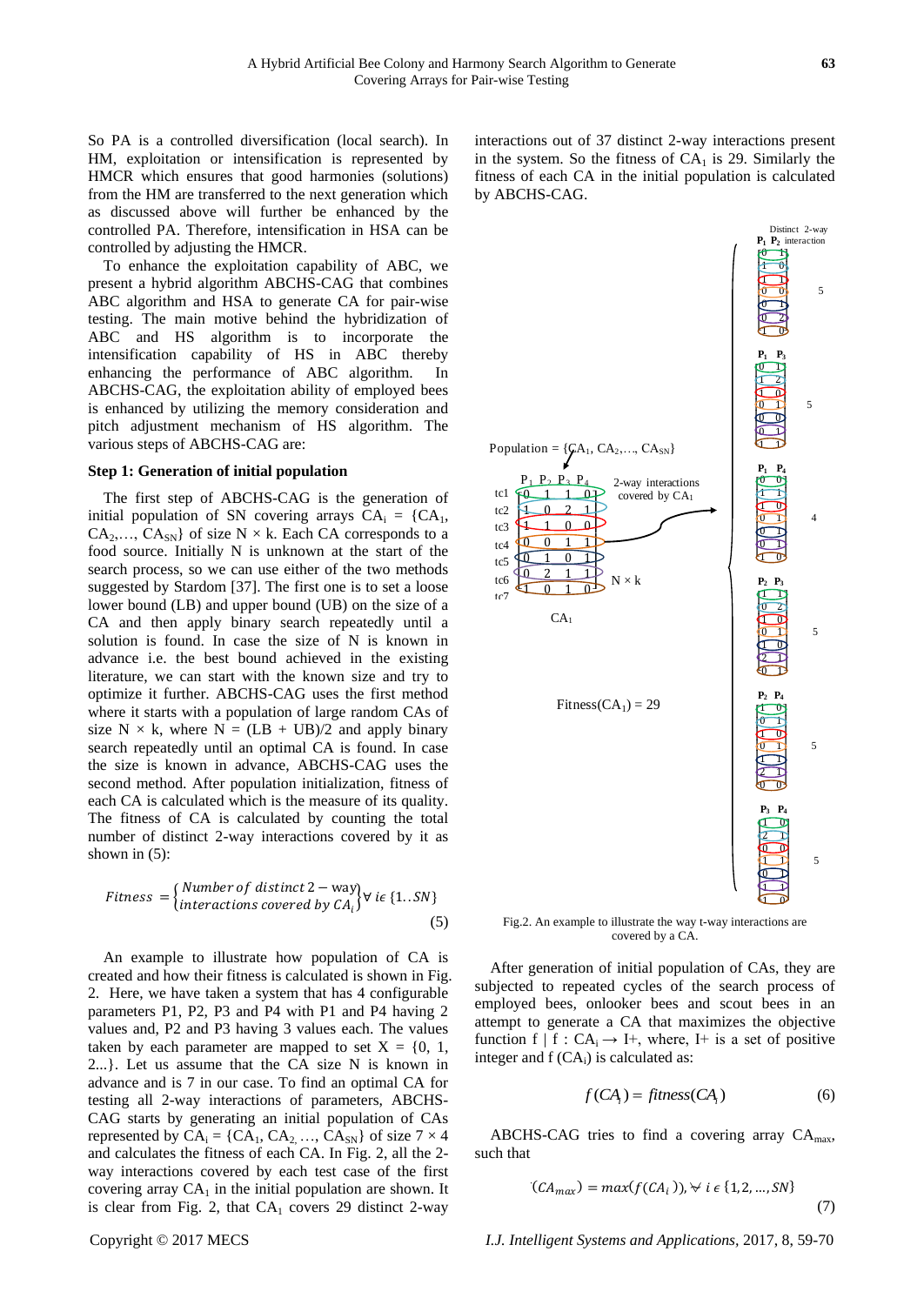## **Step 2: Initialization of HSA parameters**

During this step, the value of HSA parameters i.e., HMCR and PAR is set. The typical value of HMCR varies from 0 to 1. A low value of HMCR will result in selection of only best harmonies from the HM which ultimately results in slower convergence. A high value of HMCR will use most of the harmonies from HM thereby leaving other harmonies unexplored leading to poor solutions. The value of PAR also varies from 0 to 1. A low PAR along with a narrow BW will result in slow convergence whereas; a high PAR along with a wide bandwidth may cause the solution to scatter around some potential optima. Therefore, the values of HMCR and PAR need to be selected carefully.

## **Step 3: Employed bee phase**

Unlike traditional ABC, ABCHS-CAG enhances the exploitation capability of an employed bee by enabling it to select the worst test case of the selected covering array  $CA_i$  and modify this worst test case represented by  $CA_{iq}$ to generate a new test case  $CA_{iq}^{new} = (CA_{iq1}^{new})$ ,  $CA_{iq2}^{new}$ , ......,  $CA_{iqj}^{new}$ , on the basis of HMCR and PAR. Here,  $j = 1$  to k represents the j<sup>th</sup> parameter of the worst test case i.e.,  $q^{\text{th}}$  test case of  $CA_i$ . The worst test case is the one that covers least number of distinct 2-way interactions in the selected CA. The value of each parameter  $CA_{iq}$  in  $CA_{iq}$  is modified on the basis of the value of random number r1 which is in the range [0, 1]. If r1 < HMCR,  $CA_{iqj}^{new}$  is generated by modifying  $CA_{iqj}$ using (8) otherwise,  $CA_{iqj}^{new}$  is selected randomly from all possible values of parameter  $P_j$ .

$$
CA_{iqj}^{new} = round\left(CA_{iqj} + \phi_{iqj}\left(CA_{iqj} - CA_{mqj}\right)\right)
$$
\n(8)

Where,  $CA_m$  is a randomly selected neighbor of  $CA_i$ ,  $\mathcal{O}_{\text{inj}}$  is a random number between [-1, 1]

For calculation purpose, the values in the domain of each parameter are mapped to an integer number in the range  $[0, v_j)$ , where  $v_j$  is the number of possible values of parameter 'j' It is quite possible that a non-integral value may get generated as a result of calculation performed using (8). In such a situation, when a non-integer value is generated for a parameter, it gets rounded to the nearest integer number. After rounding off the value, if it doesn"t fall in the range  $[0, v<sub>i</sub>)$ , then a value is selected randomly from the input domain of the respective parameter and it replaces the existing value of the selected parameter. In case  $CA_{iqj}^{new}$  is generated using (8), a random number r2 is generated in the range [0, 1] and the value of PAR is examined. The value of PAR indicates the chances of moving to the left or to the right neighbors of  $CA_{iq}^{new}$ . The movement towards the neighbors as shown in (9) occurs if and only if r2 < PAR. Otherwise, no changes are made to  $CA_{iqj}^{\text{new}}$ .

$$
CA_{iqj}^{new} = CA_{iqj}^{new} \pm 1
$$
 (9)

Finally, a greedy selection is applied and  $CA_{iq}^{new}$ replaces  $CA_{iq}$ , if fitness  $(CA_i^{new}) >$  fitness  $(CA_i)$ .

## **Step 4: Onlooker bee phase**

After the employed bees phase, the fitness of each CA in the search space is calculated and a probability of selection is assigned to each of them using (2). An onlooker bee in ABCHS-CAG selects a CA on the basis of probability assigned to them. This is done by generating a random number in the range [0, 1] and selecting a CA based on the interval in which the random number falls. Unlike the traditional ABC, ABCHS-CAG takes advantage of the global best CA denoted by CA<sup>best</sup> in the population (based on gbest-guided ABC (GABC) [38])to guide the search of candidate solution and modifies the selected CA. Like employed bee, onlooker bee selects the worst test case (dimension) of the selected CA and replaces it with a test case that is generated by using the information of the global best CA i.e.,  $CA<sup>best</sup>$ and a randomly selected neighboring CA i.e.,  $CA<sub>m</sub>$  using (10). The GABC technique drives the new candidate solution CA<sub>i</sub><sup>new</sup> towards the global best solution, thereby improving its exploitation capabilities. However, in case CA<sup>best</sup> gets selected per se, based on the generated random number, ABC-CAG modifies it by replacing its worst test case by a smart test case. A smart test case is constructed by selecting the value for each parameter greedily. For each parameter, a value is selected whose occurrence in CA<sup>best</sup> is the minimum. The replacement of worst test case in CA<sup>best</sup> by a smart test case is done to make sure that certain new pairs get covered by this replacement.

$$
CA_{iqj}^{new} = CA_{iqj} + \mathcal{O}_{iqj} (CA_{iqj} - CA_{mqj})
$$
  
+ 
$$
\Psi_{iqj} (CA_{qj}^{best} - CA_{iqj})
$$
  
(10)

Here,  $CA_{qj}^{best}$  is the value of  $j^{th}$  component of  $q^{th}$  test case of  $CA_{qj}^{best}$ ,  $\psi_{iqj}$  is a uniform random number in the range [0, C], C is a non-negative constant.

#### **Step 5: Scout bee phase**

ABC"s exploration strategy is effectuated by scout bees by replacing a food source abandoned by an employed bee, with a randomly generated food source. To further improve ABC algorithm"s exploration capability, we use a greedy approach to select a CA instead of the primitive approach followed by ABC. In ABC, the food sources that cannot be improved through a predetermined threshold called the limit are abandoned. The aforementioned abandoned food sources are there upon replaced by randomly created new food sources by artificial scout. In ABCHS-CAG, scout replaces the worst CA (least fitness) in the population by a new CA. ABCHS-CAG necessitates setting the frequency of scout operation with discretion: a very high value of frequency will proliferate diversity of the population and avoid getting stuck in local minima but concurrently makes it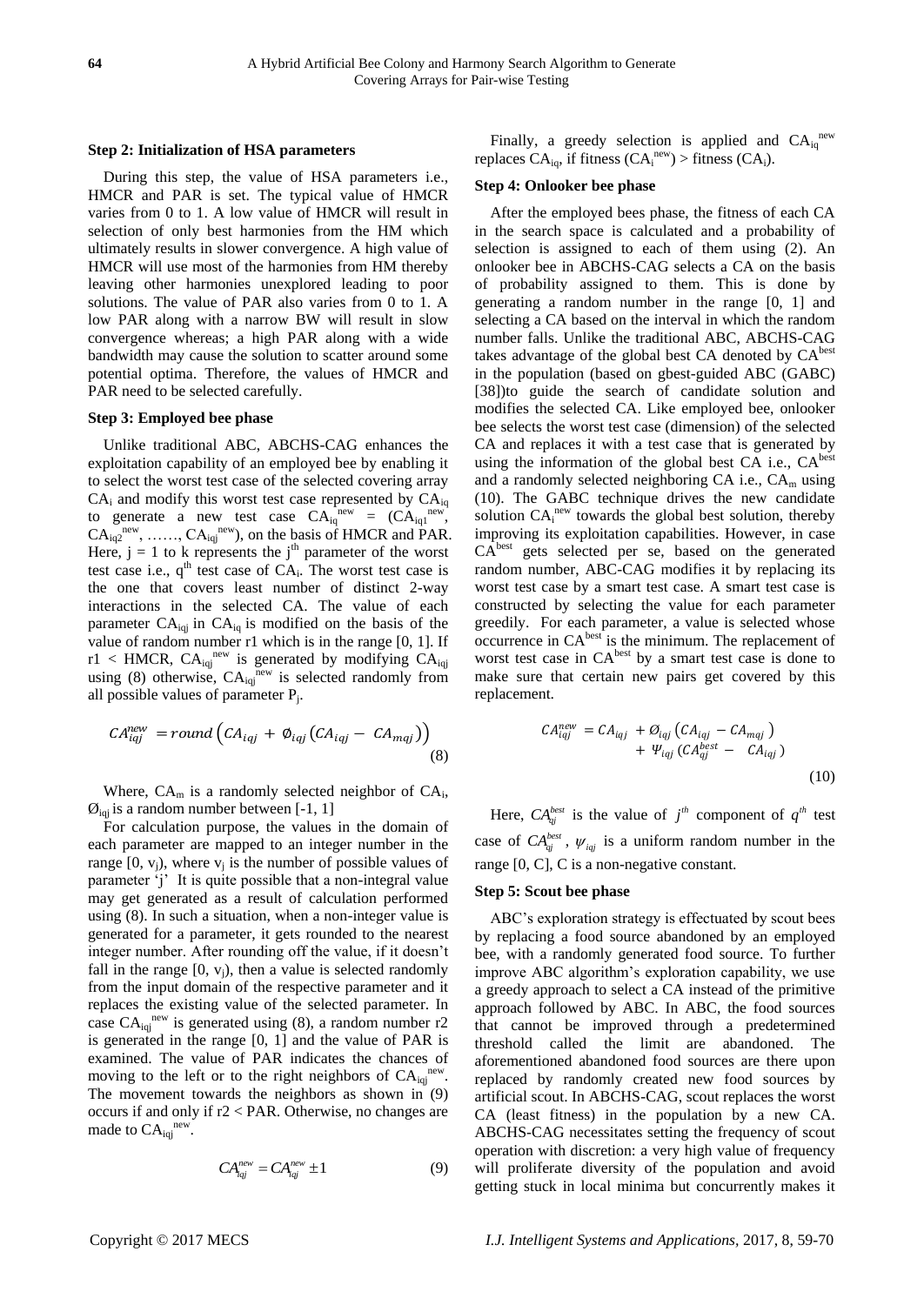difficult to converge to a good solution; whereas, a lower value of frequency will result in early convergence leading to sub optimal solution. Hence, it is required to set the frequency of scout denoted by fscout to an optimal value. ABHSC-CAG replaces the worst CA by a randomly generated CA after every fscout generations.

## **Step 6: Stopping/Exit Criteria**

Step 3- step 5 are repeated until a solution is found i.e., a CA is found that covers 100% 2-way interactions or maximum number of iterations is reached. Now there are two cases:



Fig.3. Pseudo code of ABCHS-CAG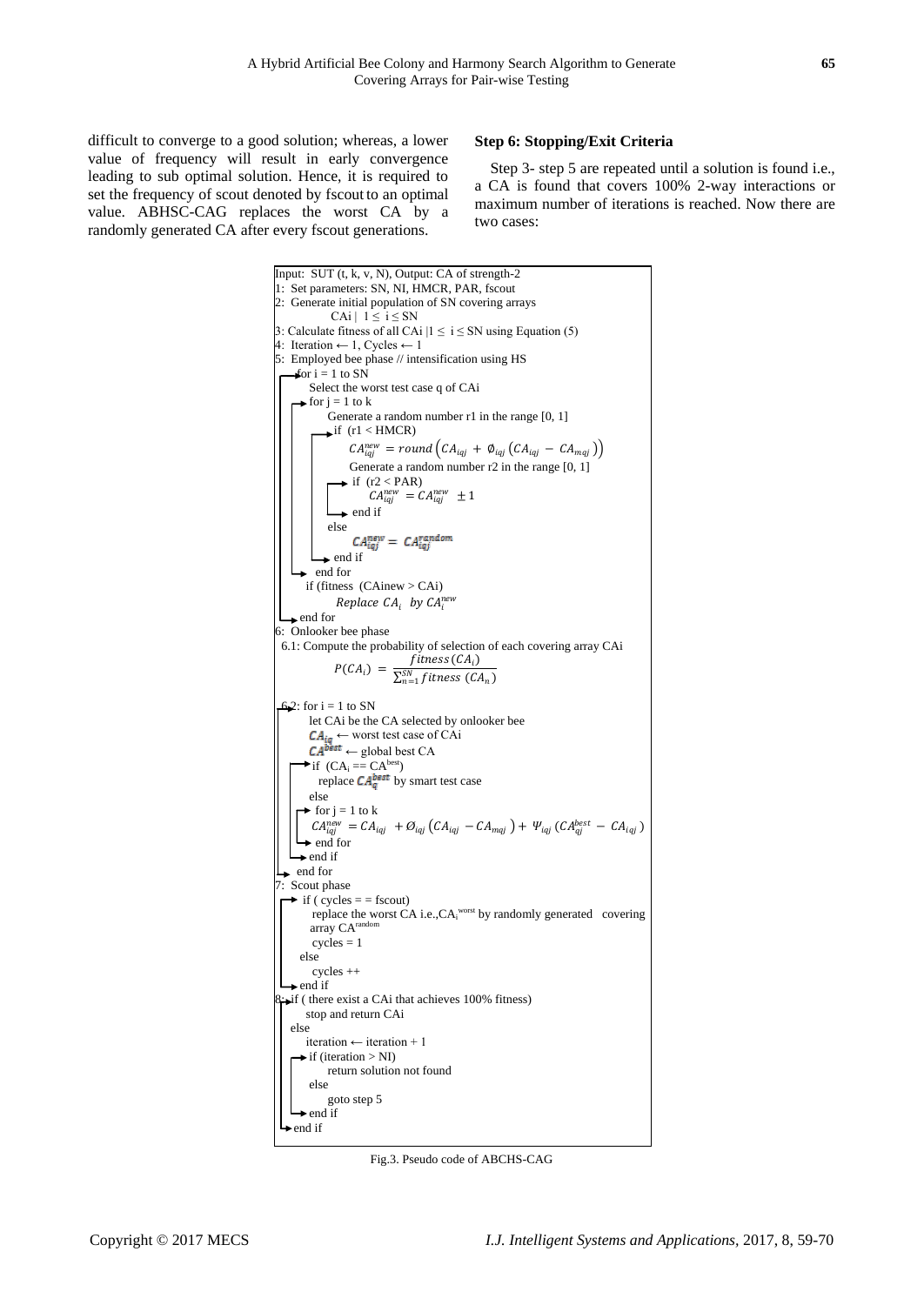**Case 1:** If a solution is found at N where, N was determined by setting loose LB and UB on the size of CA i.e.,  $N = (LB + UB)/2$  then ABCHS-CAG changes the UB to N-1 otherwise, changes the LB to  $N + 1$  and reexecute with a new initial population of CAs of size  $N =$  $(LB + UB)/2$ . This process is repeated until the smallest CA that covers 100% t-way interactions of input parameters is obtained.

**Case 2:** If a solution is found at N where N was taken from the existing literature, ABCHS-CAG decreases N by 1 otherwise, increases N by 1 and re-execute with a new initial population of CAs of size  $N \times k$ . This process of incrementing or decrementing N continues until an optimal CA is found that covers 100% t-way interactions of input parameter values. The algorithm ABCHS-CAG is shown in Fig. 3.

#### VII. EVALUATION

This section presents the result of experiments performed to evaluate the performance of ABCHS-CAG with respect to the existing algorithms to construct CA for pair-wise testing. We have implemented ABCHS-CAG in Java and three sets of experiments are conducted to make comparison on the basis of CA size and CA generation time. For the first experiment, smart phone application (SPA) benchmark problem [39] is considered. In the second experiment, we have taken a utility in a software application. For the third experiment, some benchmarks problems are carefully selected from the existing literature [6, 24, 25] on pair-wise testing for comparison. CA size is absolute and is independent on the execution environment whereas, CA generation time depends upon the execution environment. Therefore, CA generation time is reported only for publicly available tools.

Experiments were conducted by executing the benchmark problems on these publicly available tools under Windows with INTEL Pentium Dual Core 1.73 GHZ processor and 1 GB memory. As discussed in Section VI, the values of various parameters such as HMCR, PAR, fscout and NI (number of iterations) need to be set before performing the experiments. We

performed extensive study with various combinations of HMCR and PAR and reached to a conclusion that HMCR=  $0.7$  and PAR =0.4 work best in our case. We have set fscout  $= 5$  which means that the scout will replace the worst CA after every fifth iteration which enables us to reach to an optimal solution within reasonable time. We performed experiments with varying number of iterations.  $NI < 2000$  will make the algorithm terminate early for most of the benchmark problems preventing it to converge to a good solution whereas NI > 5000 will not make any significant difference in the quality of final solution. Hence NI is set as 5000. As meta-heuristic techniques/tools generates nondeterministic results, we ran each benchmark problem ABCHS-CAG, ABC-CAG, CASA and PWiseGen-PM 30 times and reported the average and best result obtained in each case. However, we have reported the CA generation time for the best cases only.

## *A. Benchmark 1:Smart phone Application example (SPA)*

The wide spread and growing popularity of smart phones have led to the development of tens of thousands of smart phone applications or 'apps' annually [39]. Android is one of the platforms for smart phone apps. The behavior of a smart phone can be controlled by setting many configuration options that are available in the android unit, which in turn plays an important role while executing an app on a variety of hardware and software platforms. Table 3 shows the various android configuration options.

To ensure that a particular app works across all possible configurations, a total of  $3 \times 3 \times 4 \times 3 \times 5 \times 4 \times$  $4 \times 5 \times 4 = 172,800$  test cases will be required which is infeasible. Using combinatorial testing, tester can generate a test set to test all t-way interactions between configurations thereby reducing the testing time and effort required by exhaustive testing.

Here, we generate a MCA to test all 2-way interactions between configurations. SPA can easily be represented by an MCA instance MCA (N; t, 9,  $3<sup>3</sup>4<sup>4</sup>5<sup>2</sup>$ ). The size and the generation time (in seconds) of MCAs generated by the existing state-of-the-art tools/algorithms for 2-way testing of SPA are shown in Table 4.

| <b>Parameters</b>         | <b>Values</b>                            |
|---------------------------|------------------------------------------|
| <b>HARDKEYBOARDHIDDEN</b> | NO. UNDEFINED, YES                       |
| <b>KEYBOARDHIDDEN</b>     | NO. UNDEFINED, YES                       |
| <b>NAVIGATIONHIDDEN</b>   | NO. UNDEFINED, YES                       |
| SCREENLAYOUT LONG         | MASK, NO, UNDEFINED, YES                 |
| <b>ORIENTATION</b>        | LANDSCAPE, PORTRAIT, SOUARE, UNDEFINED   |
| <b>TOUCHSCREEN</b>        | FINGER, NOTOUCH, STYLUS, UNDEFINED       |
| <b>KEYBOARD</b>           | 12KEY, NOKEYS, OWERTY, UNDEFINED         |
| <b>NAVIGATION</b>         | DPAD, NONAV, TRACKBALL, UNDEFINED, WHEEL |
| <b>SCREENLAYOUT SIZE</b>  | LARGE, MASK, NORMAL, SMALL, UNDEFINED    |

Table 3. Android configuration options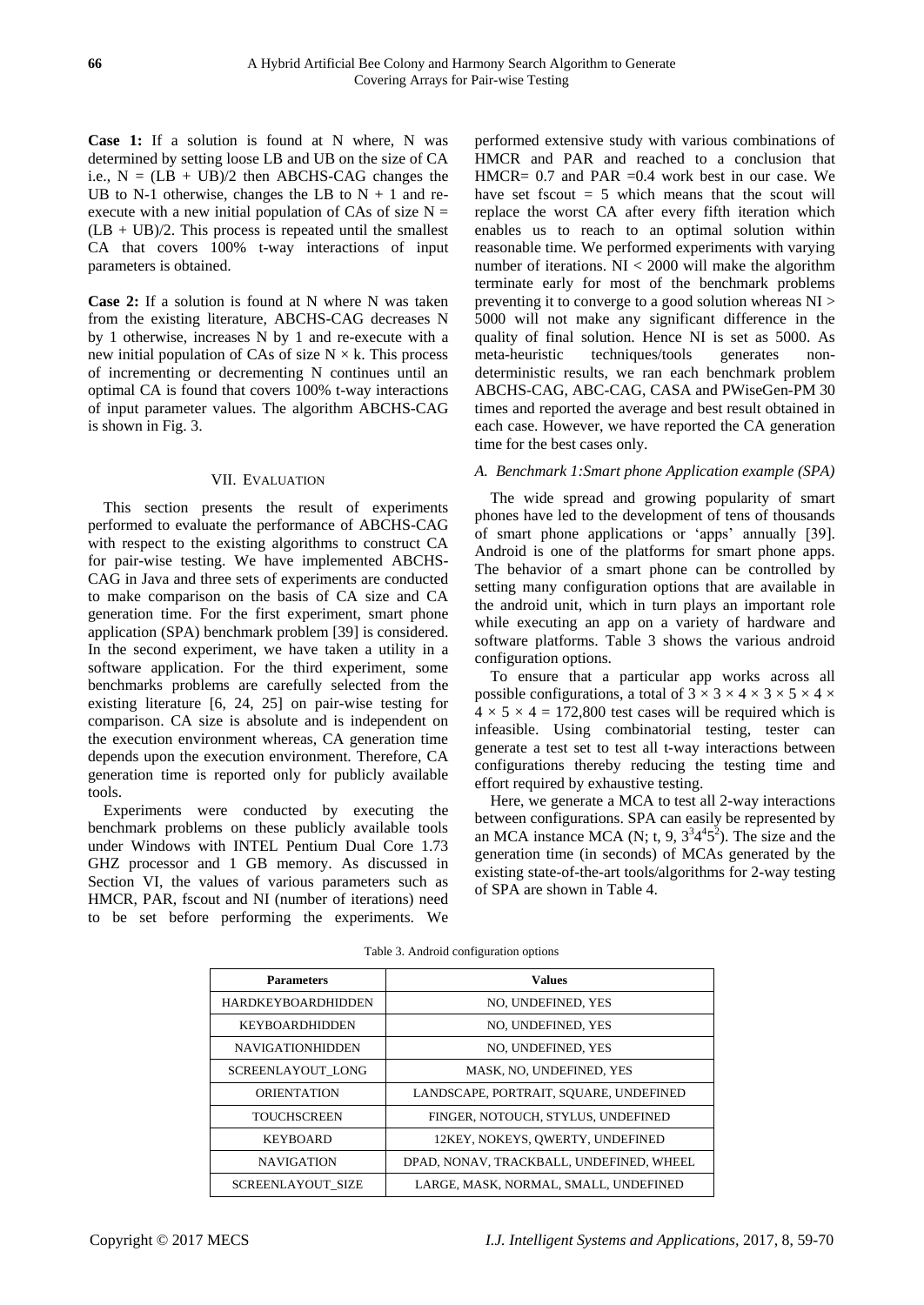|         | <b>PICT</b><br><b>Allpairs</b> | <b>TVG</b> | <b>ACTS</b> |          | CASA |         | PWiseGenPM |         | ABC-CAG | ABCHS-CAG |     |         |
|---------|--------------------------------|------------|-------------|----------|------|---------|------------|---------|---------|-----------|-----|---------|
| Jenny   |                                |            |             | (IPOG)   | avg  | best    | avg        | best    | avg     | best      | avg | best    |
| 31/0.12 | 30                             | 34/0.02    | 31/0.35     | 29/0.015 | 25   | 25/6.57 | 25         | 25/0.63 | 25      | 25/4.03   | 25  | 25/3.57 |

Table 4. Comparison of MCA size/MCA generation time (in seconds) for SPA

## *B. Benchmark 2:MS Word example*

Here, we have taken an example of "Insert Table of Figures" feature available in MS-Word that models and illustrates the concept of CIT. It can be seen from Fig. 4 that there are 6 attributes whose values a user can set while using this feature of MS-Word. For example, the user can check or uncheck "show page number" attribute. Similarly, for the "tab leader" attribute a user can select from four possible values which we represent by 0, 1, 2 and 3. Here, each attribute that a user can set is considered as an input parameter and each of them has different possible values. Table 5 summarizes the parameters and the values for "Insert Table of Figures" feature available in MS-Word. It is clear from Table 5 that "Insert Table of Figures" can be represented by an MCA instance MCA (N; t, 6,  $2^3 4^2 6^1$ ). Exhaustive testing of this feature will require  $2 \times 2 \times 2 \times 4 \times 4 \times 6 = 768$  test cases. The size and the generation time of MCAs generated by the existing state-of-the-art tools/algorithms for 2-way testing of "Insert Table of Figures" feature are shown in Table 6.

## *C. Benchmark 3*

Here, we have taken some benchmark problems selected carefully from the existing literature [6, 24, 25] on pair-wise testing. Comparison of CA sizes generated by ABCHS-CAG with the existing algorithms for pairwise testing is done by executing the benchmark problems if the tool is publicly available otherwise they are compared based on the results reported in past. Table 7 and Table 8 shows the size and generation time of CA generated by the existing algorithms for the selected benchmark problems. '-' in Table 7 indicates that the result is unavailable. It is evident from Table 4, 6, 7 and 8 that ABCHS-CAG takes more time to generate CAs as compared to their greedy and meta-heuristic counterparts however, it generates smaller CAs as compared to their greedy counterparts whereas the results are better or comparable to the existing meta-heuristic techniques.



Fig.4. "Insert Table of Figures" feature in MS-Word

| Table 5. Input parameters and their values of "Insert Table" |                      |  |  |
|--------------------------------------------------------------|----------------------|--|--|
|                                                              | of Figures" feature. |  |  |

| <b>Parameters</b>                         | <b>Values</b>                                                       |
|-------------------------------------------|---------------------------------------------------------------------|
| Show page numbers                         | Yes, No                                                             |
| Include label and number                  | Yes, No                                                             |
| Use hyperlinks instead of<br>page numbers | Yes, No                                                             |
| Tab leader                                | 0, 1, 2, 3                                                          |
| Caption label                             | None, Equation, Figure, Table                                       |
| Formats                                   | From template, Classic,<br>Distinctive, Centered, Simple,<br>Formal |

Table 6. Comparison of MCA size/MCA generation time (in seconds) for "Insert Table of Figures" feature.

| Jenny    | <b>PICT</b> |              |              | Allpairs   TVG   ACTS (IPOG) | CASA        |             |             | <b>PWiseGenPM</b> | <b>ABC-CAG</b> |             | <b>ABCHS-CAG</b> |             |  |
|----------|-------------|--------------|--------------|------------------------------|-------------|-------------|-------------|-------------------|----------------|-------------|------------------|-------------|--|
|          |             |              |              |                              | best<br>avg |             | best<br>avg |                   | avg            | best        | avg              |             |  |
| 26/0.046 | 26          | $27/0.056$ . | 26/<br>0.141 | 24/0.059                     | 24          | 24/<br>0.54 | 24          | 24/0.015          | 24             | 24/<br>0.96 | 24               | 24/<br>0.76 |  |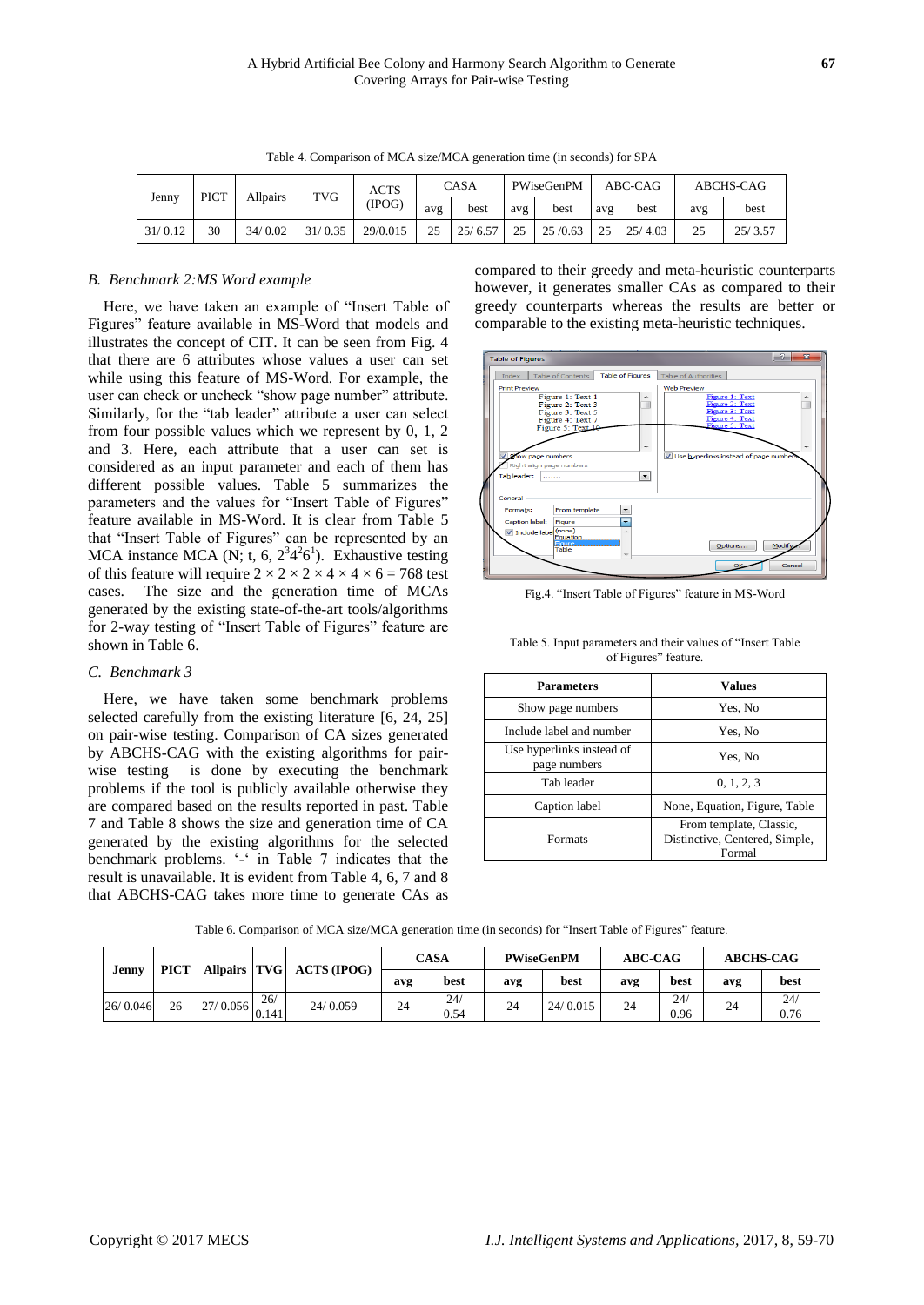## Table 7. Comparison of MCA size

| <b>MCA</b><br><b>Instance</b>        |                |    |                                                              |    |    |             |                          | ACA<br><b>ACOerfo</b>                                                                                                                                                                                                                         |                          |                |                          | <b>CASA</b> |                         |                                  |                          | CS FSAPO                 | ABC-<br>CAG |               | <b>ABCHS-</b><br>${\bf CAG}$ |
|--------------------------------------|----------------|----|--------------------------------------------------------------|----|----|-------------|--------------------------|-----------------------------------------------------------------------------------------------------------------------------------------------------------------------------------------------------------------------------------------------|--------------------------|----------------|--------------------------|-------------|-------------------------|----------------------------------|--------------------------|--------------------------|-------------|---------------|------------------------------|
|                                      |                |    | $\text{AETG}$ TVG AllPairs PICT Jenny $\text{ACT}$ (IPOG) GA |    |    | <b>ACTS</b> |                          | rms<br><b>ACOG</b><br>algorith<br>m.<br>gorithm<br>(ACA),<br>which<br>was<br>inspired<br>by<br>AETG<br>algorith<br>m. a rily<br>large N<br>and $1010$<br>101010<br>101010<br>101010<br>101010<br>101010<br>101010<br>101010<br>101010<br>1010 |                          |                | <b>PSO TS PPSTG</b>      | bestavg     |                         | <b>PWiseGen</b><br>$\mathbf{PM}$ |                          |                          |             | best avg best | avg                          |
| $5^{10}$                             | ÷.             | 50 | 47                                                           | 47 | 45 | 45          | $\sim$                   | $\overline{a}$                                                                                                                                                                                                                                | $\sim$                   | $\overline{a}$ | 45                       | 38          | 39.<br>$\overline{7}$   | 40                               | $\sim$                   | $\overline{a}$           | 41 41.6     | 39            | 39.8                         |
| $4^{5}3^{4}$                         | $\overline{a}$ | 26 | 22                                                           | 26 | 26 | 24          | $\overline{\phantom{a}}$ | $\overline{a}$                                                                                                                                                                                                                                | $\Box$                   | 19             | $\frac{1}{2}$            | 19          | 20                      | 19                               | $\overline{\phantom{a}}$ | $\overline{a}$           | 19 19.8     | 19            | 19.6                         |
| $5^13^82^2$                          | 20             | 23 | 20                                                           | 20 | 23 | 19          | 17                       | 17                                                                                                                                                                                                                                            | 17                       | 15             | 21                       | 15          | 16.<br>$\boldsymbol{2}$ | 15                               | 21                       | 18                       | 15 15.9     | 15            | 15.4                         |
| $5^14^43^112^5$                      | 30             | 33 | 27                                                           | 32 | 32 | 26          | $26\,$                   | 27                                                                                                                                                                                                                                            | 27                       | $22\,$         | $\frac{1}{2}$            | 22          | 23.<br>$\boldsymbol{7}$ | 25                               | $\overline{\phantom{a}}$ | $\overline{\phantom{a}}$ | 22 23.9     | 21            | 21.6                         |
| $6^15^14^63^82^3$                    | 34             | 40 | 34                                                           | 38 | 40 | 36          | 33                       | 34                                                                                                                                                                                                                                            | 35                       | 30             | 39                       | 30          | 30.<br>$\mathfrak{2}$   | 30                               | 43                       | 35                       | 30 30.2     | 30            | 30.4                         |
| $6^{2}4^{9}2^{9}$                    | $\overline{a}$ | 44 | 38                                                           | 41 | 44 | 39          | $\overline{\phantom{a}}$ | $\overline{\phantom{a}}$                                                                                                                                                                                                                      | $\overline{\phantom{a}}$ | 36             | $\overline{\phantom{a}}$ | 36          | 36.<br>$\overline{4}$   | 39                               | $\overline{\phantom{a}}$ | $\overline{\phantom{a}}$ | 36 36.2     | 36            | 36.8                         |
| $6^5 5^5 3^4$                        | $\overline{a}$ | 63 | 53                                                           | 59 | 56 | 56          | $\overline{\phantom{a}}$ | $\frac{1}{2}$                                                                                                                                                                                                                                 | $\overline{\phantom{a}}$ | 50             | $\frac{1}{2}$            | 47          | 49<br>3                 | 52                               | $\overline{\phantom{a}}$ | $\overline{\phantom{a}}$ | 51 52.5     | 46            | 46.42                        |
| $7^{1}6^{1}5^{1}4^{5}3^{8}$<br>$2^3$ | 45             | 49 | 43                                                           | 46 | 50 | 43          | 43                       | 43                                                                                                                                                                                                                                            | 43                       | 42             | 49                       | 42          | 42                      | 42                               | 51                       | $\overline{\phantom{0}}$ | 42 42.2     | 42            | 42.4                         |
| $6^{9}4^{3}2^{7}$                    | $\overline{a}$ | 69 | 59                                                           | 67 | 64 | 61          | $\overline{\phantom{a}}$ | $\overline{\phantom{a}}$                                                                                                                                                                                                                      | $\overline{\phantom{a}}$ | 51             | $\overline{\phantom{a}}$ | 52          | 53.<br>23               | 59                               | $\blacksquare$           | $\overline{a}$           | 51 51.7     | 51            | 51.3                         |

Table 8. Comparison of MCA generation time (in seconds)

| <b>MCA</b> Instance              | <b>TVG</b> | <b>AllPairs</b> | Jenny | <b>ACTS(IPOG) CASA</b> |        | <b>PWiseGenPM</b> | <b>ABC-CAG</b> | <b>ABCHS-CAG</b> |
|----------------------------------|------------|-----------------|-------|------------------------|--------|-------------------|----------------|------------------|
| $5^{10}$                         | 0.479      | 0.013           | 0.309 | 0.003                  | 3.608  | 11.4              | 123.708        | 38.63            |
| $4^{5}3^{4}$                     | 0.023      | 0.012           | 0.15  | 0.001                  | 0.6785 | 2.76              | 37.2           | 24.09            |
| $5^{1}3^{8}2^{2}$                | 0.098      | 0.013           | 0.095 | 0.002                  | 0.8145 | 2.95              | 47.1           | 5.62             |
| $5^{1}4^{4}3^{11}2^{5}$          | 0.435      | 0.016           | 0.202 | 0.015                  | 3.15   | 13.74             | 74.9           | 12.43            |
| $6^{1}5^{1}4^{6}3^{8}2^{3}$      | 0.339      | 0.009           | 0.229 | 0.016                  | 11.2   | 23.94             | 78.65          | 36.45            |
| $6^{2}4^{9}2^{9}$                | 0.397      | 0.009           | 0.247 | 0.016                  | 2.21   | 11.52             | 180.8          | 67.03            |
| $6^5 5^5 3^4$                    | 0.415      | 0.015           | 0.249 | 0.015                  | 106.56 | 88.8              | 246.87         | 206.7            |
| $7^{1}6^{1}5^{1}4^{5}3^{8}2^{3}$ | 0.254      | 0.016           | 0.383 | 0.016                  | 1.44   | 12.3              | 66.24          | 49.56            |
| $6^{9}4^{3}2^{7}$                | 0.847      | 0.015           | 0.319 | 0.016                  | 7.06   | 33.04             | 633.23         | 215.2            |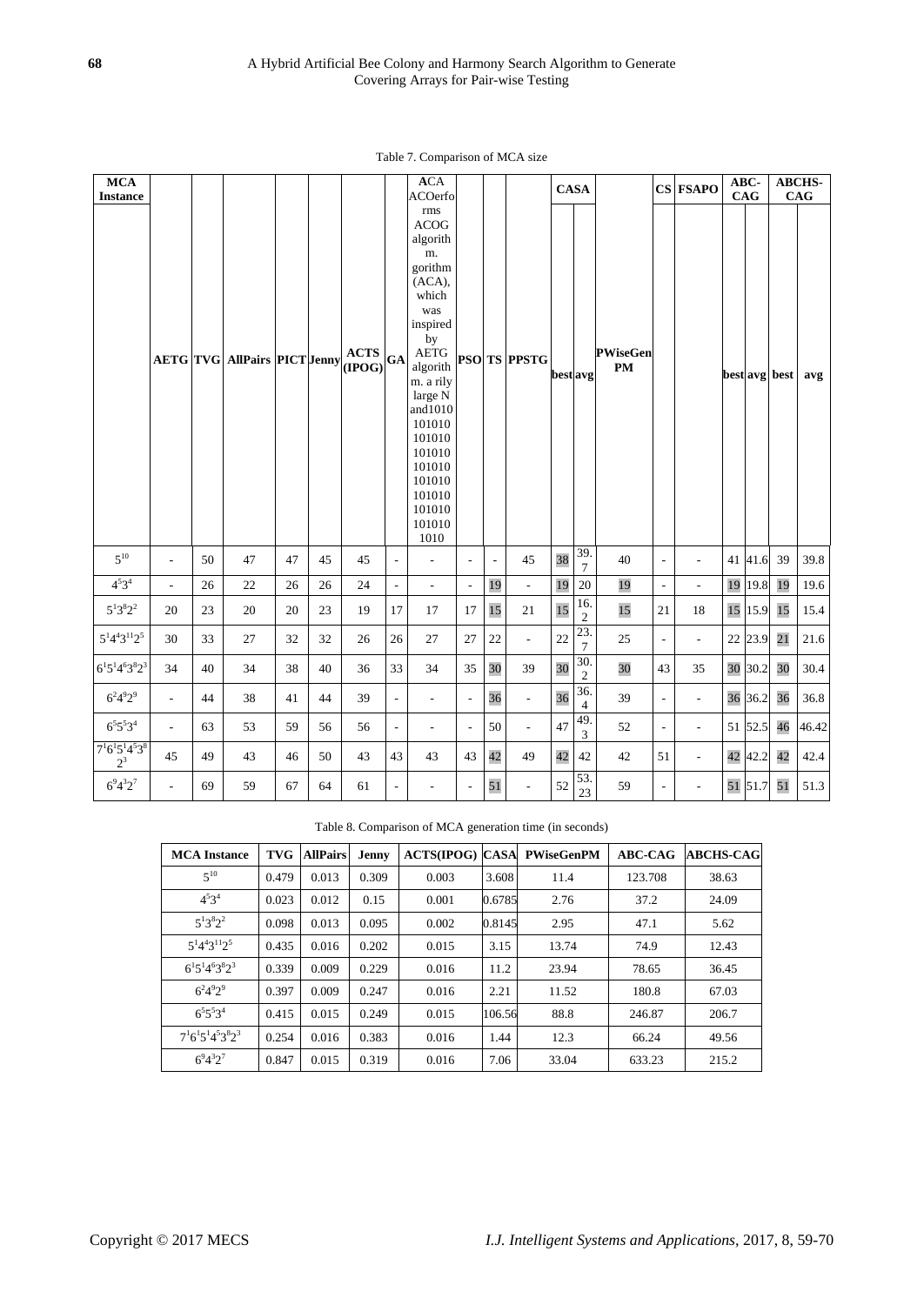#### VIII. CONCLUSION AND FUTURE WORK

In this paper, we have proposed a hybrid algorithm ABCHS-CAG, where the exploitation capability of ABC is improved by improvising the solutions using the three rules of HS: memory consideration rule, pitch adjustment rule and random selection. The performance of ABCHS-CAG compared and analyzed with respect to the existing literature on pair-wise testing. The experiments conducted on a set of benchmark problems show that the proposed strategy generates smaller or comparable CA as compared to its greedy and meta-heuristic counterparts.

In future, we plan to incorporate constraint handling features in ABCHS-CAG.

#### **REFERENCES**

- [1] D. M. Cohen, S.R. Dalal, and M. L. Fredman, "The combinatorial design approach to automatic test generation," IEEE Software, pp. 83–87, 1996.
- [2] K. Burr, and W. Young, "Combinatorial test techniques: table-based automation, test generation and code coverage," International Conference on Software Testing Analysis & Review,San Diego,1998.
- [3] R. Kuhn, D. Wallace, and A. Gallo, "Software fault interactions and implications for software testing," IEEE Transactions of Software Engineering., 30(6), pp. 418– 421, 2004.
- [4] C. Nie, H. Leung, "A survey of combinatorial testing," ACM Computing Surveys (CSUR), 43(2), pp. 1-29, 2011
- [5] Y. Lei, and K. C. Tai, " In-parameter-order: a test generation strategy for pairwise testing," In: 3rd IEEE International Symposium on High-Assurance Systems Engineering, p. 254–261, Washington, DC, 1998.
- [6] M. B Cohen, C. J. Colbourn, P. B. Gibbons, and W. B. Mugridge, "Constructing test suites for interaction testing," ICSE, pp. 38-48, Portland OR, 2003
- [7] C. Blum, "Hybrid metaheuristics in combinatorial optimization: A survey," Applied Soft Computing, 11(6), pp. 4135-4151, 2011.
- [8] D. Karaboga,"An idea based on honeybee swarm for numerical optimization," Technical Report TR06, Erciyes University, Engineering Faculty, Computer Engineering Department, 2005.
- [9] Z. W. Geem, J. H. Kim, and G. V. Loganathan, "A new heuristic optimization algorithm: harmony search. Simulation," pp.60–68, 2001.
- [10] A. Hedayat, N. Sloane, and J. Stufken, "Orthogonal Arrays," Springer New York, 1999.
- [11] G. Sherwood , "TestCover," [http://testcover.com/pub/constex.php.](http://testcover.com/pub/constex.php)
- [12] A. W. Williams, "Determination of test configurations for pair-wise interaction coverage," 13th International Conference on the Testing of Communicating Systems, Ottawa, Canada, pp. 59-74, 2000.
- [13] A. Hartman, and L. P. Raskin, "Problems and algorithms for covering arrays.,"JDM.,284 (1-3), pp. 149-156, 2004.
- [14] N. Kobayashi, T. Suchiya, and T. Kikuno, "A new method for constructing pair-wise covering designs for software testing.," IPL, 81 (2), pp. 85-91, 2002.
- [15] Y. Tung, and W. Aldiwan,"Automating test case generation for the new generation mission software system,"IEEE Aerospace Conference, pp. 431-437, 2000.
- [16] J. Arshem, "Tvg,": *http://sourceforge.net/projects/tvg*.
- [17] J. Czerwonka," Pairwise testing in real world: practical

extension to test case generator," 24th Pacific Northwest Software Quality Conference, Portland, OR, USA, pp. 419-430, 2006.

- [18] B. Jenkins,: [http://burtleburtle.net/bob/math/jenny.html.](http://burtleburtle.net/bob/math/jenny.html)
- [19] Z.Wang, B. Xu, C. Nie, "Greedy heuristic algorithms to generate variable strength combinatorial test suite," International Conference on Quality Software. IEEE Computer Society. pp. 155–160, 2008.
- [20] Z. Zhang, J. Yan, Y. Zhao, and J. Zhang, "Generating combinatorial test suite using combinatorial optimization," Journal of Systems and Software, vol. 98, pp. 191–207, 2014.
- [21] Y. .Lei, R. Kacker, D. R. Kuhn, V. Okun, and J. Lawrence, "IPOG: A general strategy for t-way software testing," 14<sup>th</sup> IEEE International Conference and Work-shops on the Engineering of Computer- Based Systems-ECBS," Tuscon, AZ,USA, pp. 549-556, 2007.
- [22] T. Shiba, T. Tsuchiya, and T. Kikuno, "Using artificial life techniques to generate test cases for combinatorial testing," 28th Annual International Computer Software and Applications Conference, pp. 72–77, IEEE Computer Society, 2004.
- [23] L. Gonzalez-Hernandez, N. Rangel-Valdez, J. Torres-Jimenez, "Construction of mixed covering arrays of strengths 2 through 6 using a tabu search approach," Discrete Mathematics Algorithms and Applications, 4 (3),2012.
- [24] H. Avila-George, J. Torres-Jimenez, V. Hernández, V. L. Gonzalez-Hernandez, "Simulated annealing for constructing mixed covering arrays," Advances in Intelligent and Soft Computing,vol.151, pp. 657–664, Springer Berlin , Heidelberg, 2012.
- [25] B. S. Ahmed, K. Z. Zamli, "The development of a particle swarm based optimization strategy for pairwise testing,' Journal of Artificial Intelligence, 4, pp. 156-165, 2011.
- [26] B. J. Garvin, M. B. Cohen, M. B. Dwyer,"Evaluating improvements to a meta-heuristic search for constrained interaction testing," Empirical Software Engineering, 16(1). pp. 61-102, 2011.
- [27] J. D. McCaffrey,"Generation of pairwise test sets using a genetic algorithm," 33rd Annual IEEE International Computer Software and Applications Conference," pp. 626–631, Los Alamitos, 2009.
- [28] P. Flores, Y. Cheon, "PWiseGen: Generating test cases for pairwise testing using genetic algorithms,"International Conference on Computer Science and Automation Engineering, pp. 747 –752, 2011.
- [29] P. Bansal, S. Sabharwal, S. Malik, V. Arora, V. Kumar, "An approach to test set generation for pair-wise testing using genetic algorithms," In: G. Ruhe and Y. Zhang (Eds.): SSBSE 2103, LNCS 808., pp. 294-299, Springer-Verlag, Berlin Heidelberg, 2013.
- [30] B. S. Ahmed, T. S. Abdulsamad, and M. Y. Potrus," Achievement of minimized combinatorial test suite for configuration-aware software functional testing using the Cuckoo search algorithm.,"Information and Software Technology, 66, pp. 13–29, 2015.
- [31] T. Mahmoud, B. S. Ahmed, "An efficient strategy for covering array construction with fuzzy logic-based adaptive swarm optimization for software testing use," Experts Systems with Applications, 42, pp. 8753–8765, 2015.
- [32] J. Lin, C. Luo, S. Cai, K. Su, D. Hao, and Lu Zhang, "TCA: An efficient two-mode meta-heuristic algorithm for combinatorial test generation," In 30th International IEEE/ACM Conference on Automated Software Engineering (ASE), pp. 494-505, 2015.